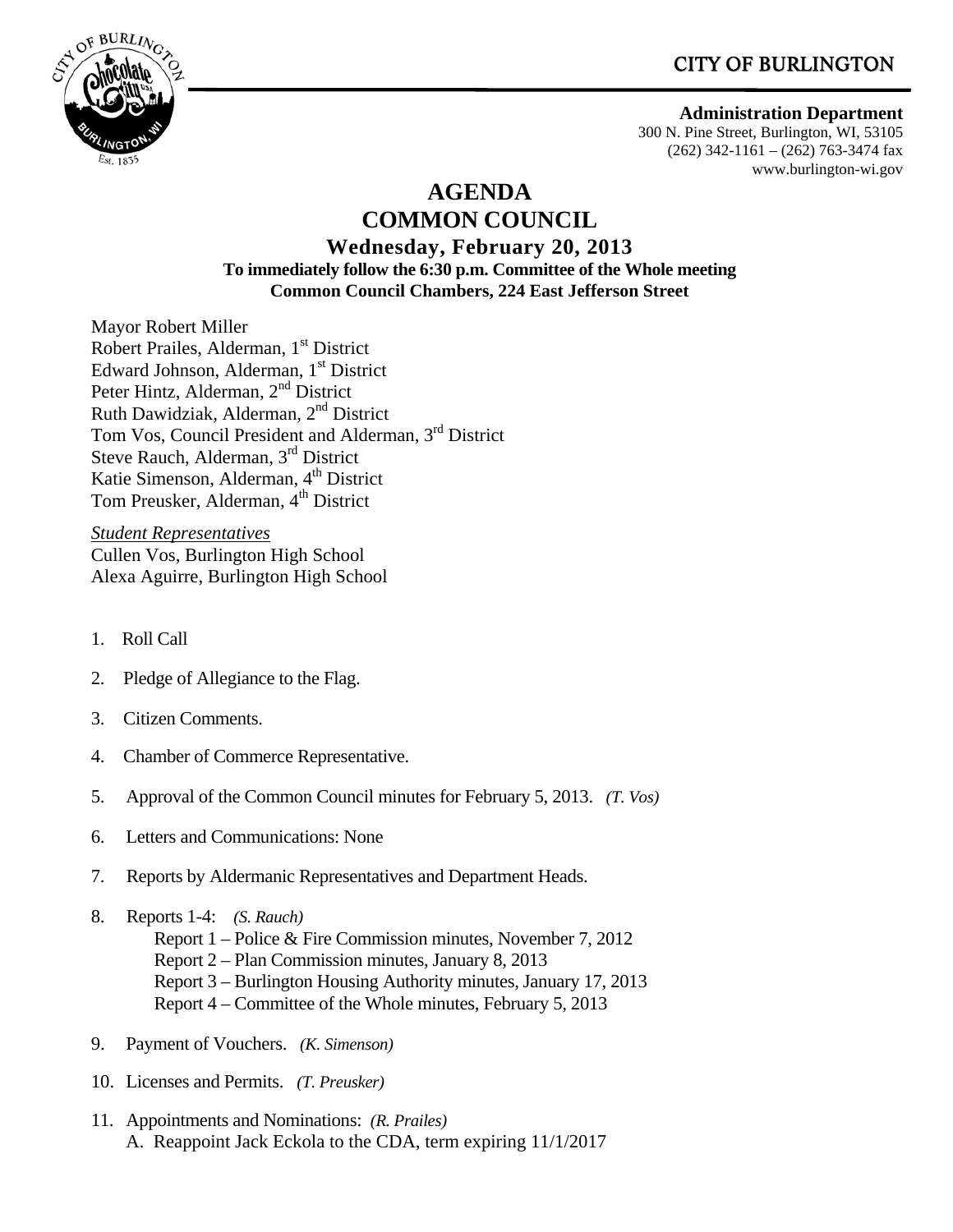#### 12. **PUBLIC HEARINGS:**

 A. A Public Hearing to hear comments and concerns from the public regarding a rezone request for the City of Burlington for property located at 181 W. Washington Street to rezone the property from B-2, Central Business District to I-1, Institutional District. *(E. Johnson)*

### 13. **RESOLUTIONS:**

- A. Resolution 4596(47) to approve a preliminary resolution to declare intent to exercise Special Assessment powers for reconstruction of sidewalks at various locations. This item was discussed at the February 5, 2013 Committee of the Whole meeting. *(P. Hintz)*
- B. Resolution 4597(48) to approve a preliminary resolution to declare intent to exercise Special Assessment powers for construction of new sidewalk on the westerly side of S. Pine Street, from Dunford Drive to a point lying approximately 150 feet southerly of the south right-ofway line of Hidden Creek Lane. This item was discussed at the February 5, 2013 Committee of the Whole meeting. *(R. Dawidziak)*
- C. Resolution 4598(49) to approve the installation of a crosswalk on South Pine Street at its intersection with Hidden Creek Lane in the amount not-to-exceed \$23,000. This item was discussed at the February 5, 2013 Committee of the Whole meeting. This item was discussed at the February 5, 2013 Committee of the Whole meeting. *(T. Vos)*
- D. Resolution 4599(50) to approve Task Order Number Eighty-Seven with Kapur & Associates to prepare an Emergency Action Plan for the Burlington Dam in the amount of \$37,236. This item was discussed at the February 5, 2013 Committee of the Whole meeting. *(S. Rauch)*
- E. Resolution 4600(51) to approve Task Order Number Eighty-Eight with Kapur & Associates to update the City of Burlington Geographical Information System (GIS) in the amount of \$10,710. This item was discussed at the February 5, 2013 Committee of the Whole meeting. *(K. Simenson)*
- F. Resolution 4601(52) to approve the purchase of two multi-purpose buckets and couplers for \$40,550 from Miller-Bradford & Risberg, Inc. and two MF5.4 plow assemblies and couplers for \$28,650 from Wausaw Everest. This item was discussed at the February 5, 2013 Committee of the Whole meeting. *(T. Preusker)*
- G. Resolution 4602(53) to approve Change Order Number One with Mann Brothers, Inc. for the McCanna Parkway Sanitary Sewer Project. This item was discussed at the February 5, 2013 Committee of the Whole meeting. *(R. Prailes)*
- H. Resolution 4607(58) to consider appointing Craig Workman as the Authorized Representative to file applications for the Safe Drinking Water Loan. This item was discussed at tonight's Committee of the Whole meeting. *(E. Johnson)*